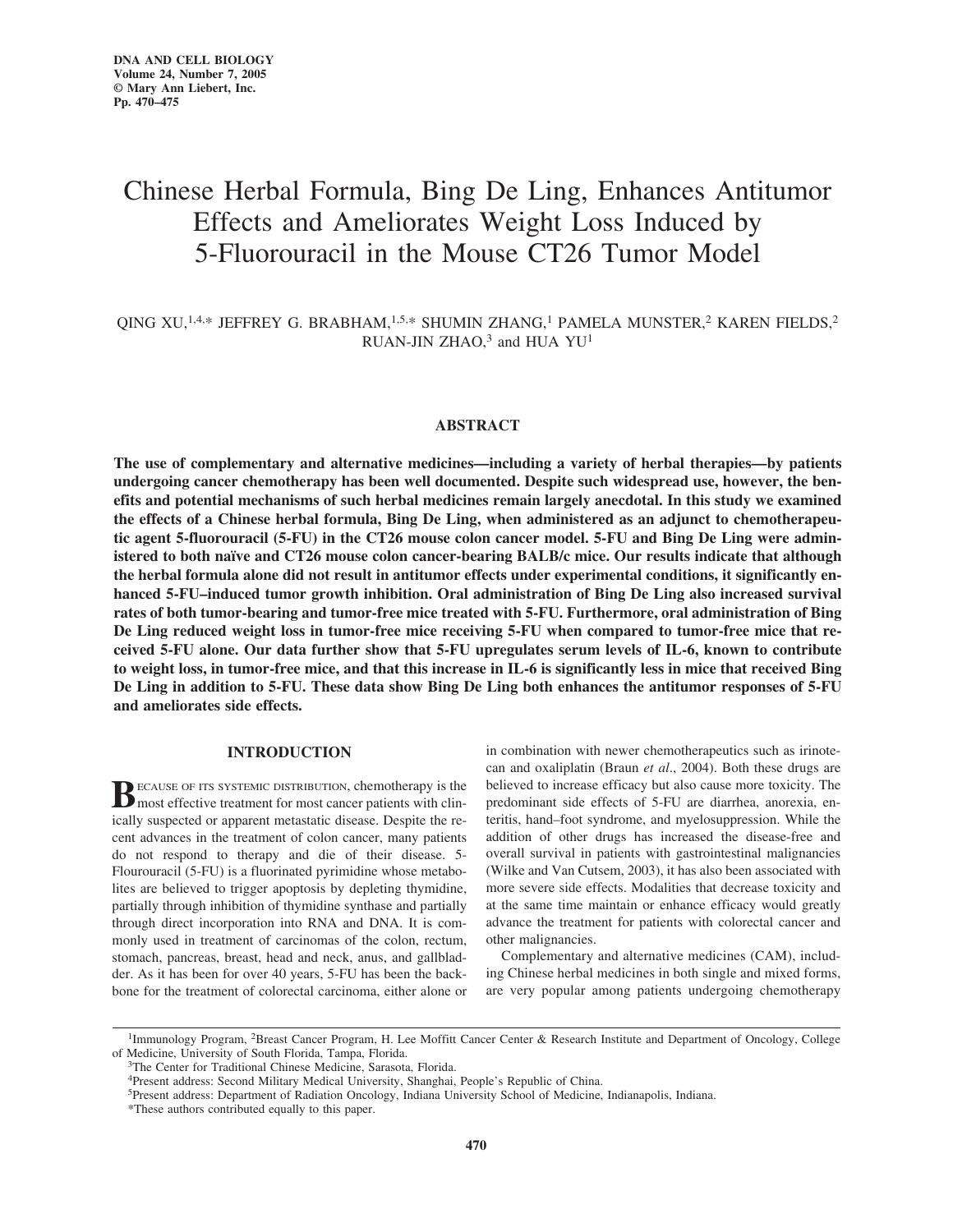(Richardson *et al*., 2000). Despite widespread use, the majority of these herbal therapies have no clear efficacy and their potential mechanisms of action remain unclear. Bing De Ling, a modern mixture of five Chinese medicinal herbs, has anecdotal success against common colds, influenza, chronic fatigue syndrome, herpes simplex, and chemotherapy-induced toxicities. We have previously demonstrated that systemic administering Bing De Ling stimulates IL-2, and IFN- $\gamma$  production in splenocytes and enhances macrophage, natural killer cell, and lymphokine-activated killer cell activity in normal mice (Niu *et al*., 2000). We sought to build upon these results in this study by examining Bing De Ling's effect upon

efficacy and toxicity in 5-FU therapy for CT26, a mouse colon cancer model.

## **MATERIALS AND METHODS**

#### *Agents*

Bing De Ling solution consists of Astragalus root (*Astragalus membranaceus*), rhubarb root (*Rheum palmatum*), white atractylodes (*Atractylodes macrocephala*), isatis root (*Isatis tinctoria*), scutilliar root (*Scutellaria baicalensis*), dogberry

Control

**5FU** 

**BDL** 

A

5FU+BDL □ **EN** 

 $\blacksquare$ 

 $\triangle \mathbb{Z}$ 



**FIG. 1.** Bing De Ling (BDL) increases tumor response to 5-FU. One-time doses of 5-FU were given at three different concentrations along with standardized dosages of saline control and BDL. Tumor size is expressed in days after administration of 5-FU dosage shown as means  $\pm$  SD. For each dosage cohort,  $n = 8$ . For 200 mg/kg group,  $P \le 0.05$  for \* compared with \*\*. For 170 mg/kg group,  $P < 0.01$  for \* compared with \*\*. For 140 mg/kg group,  $P < 0.05$  for \* compared with \*\*.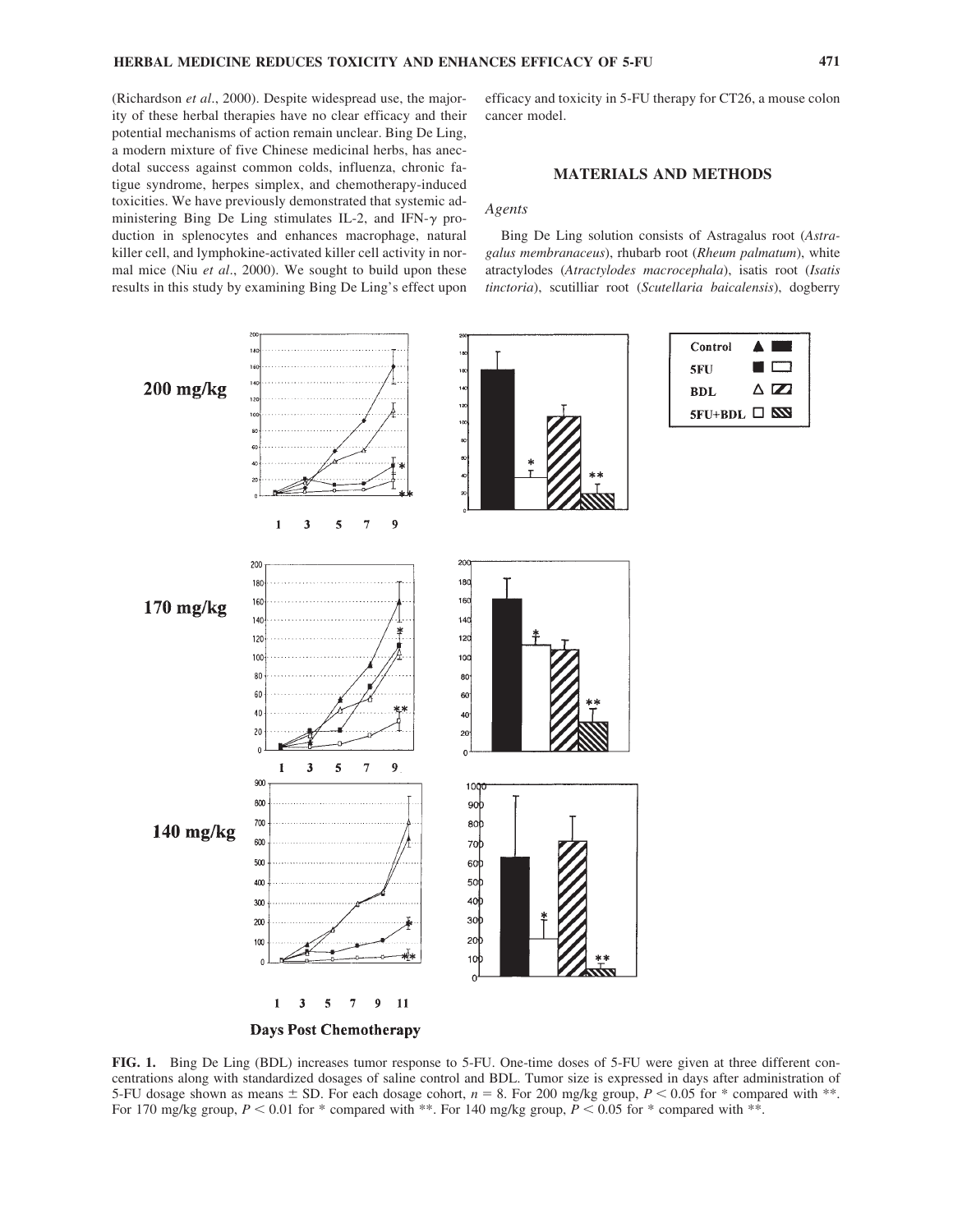(*Cormus officinalis*), and shield fern root (*Dryopnteris erassirhizoma*) at a concentration of 0.121 g/ml of water. A generic preparation manufactured for clinical use of 5-FU was obtained from Moffitt Cancer Center Pharmacy.

#### *Mice and tumor formation* in vivo

Experiments were conducted with female BALB/c mice, 6 to 8 weeks of age. Mice were purchased from the National Cancer Institute (Bethesda, MD) and housed in the animal facility at H. Lee Moffitt Cancer Center & Research Institute. Mice were maintained under pathogen-free conditions and all the *in vivo* experiments were performed in accordance with established institutional guidance and approved protocols. Cohorts of eight mice per group were used for these experiments. Mice were shaved on right flank and were given a subcutaneous injection of  $1 \times 10^6$  CT26 cells in 100  $\mu$ l saline to induce tumor.

#### In vivo *Treatment with Bing De Ling and 5-FU*

On the 10th day after tumor cell injection, both control fluid  $(saline)$  and Bing De Ling were administrated in 100  $\mu$ l dosage twice daily via gastric lavage. Dosages were selected to correspond to those used in clinical practice at The Center for Traditional Chinese Medicine (Sarasota, FL). For chemotherapy, 5-FU was injected intraperitoneally at 140, 170, and 200 mg/kg. Tumor growth was monitored every 2 days by measuring two perpendicular tumor diameters with a caliper, and tumor volume was calculated according to the formula  $V = 0.52 \times a \times a$  $b \times (a + b)/2$ , where *a* is the smallest superficial diameter, and *b* is the largest superficial diameter.

#### *Enzyme-linked immunosorbant assay*

Seven days after 5-FU administration, mice sera were collected from 2  $\mu$ l of tail blood diluted in 100  $\mu$ l PBS and analyzed using OptEIA™ IL-6 ELISA sets (Pharmingen, San Diego, CA). Medium-bind EIA plates (Corning Corporation, Acton, MA) were coated with anti-IL-6 antibody overnight and blocked with PBS with 10% fetal bovine serum (FBS) for 30 min. Serial dilutions of IL-6 recombinant protein standards and samples were incubated for 2 h, followed by application of biotinylated anti-IL-6 antibody for 1hour and streptavidin–alkaline phosphotase (1:3000) for 30 min. After addition of TMB™ substrate (DAKO Corporation, Carpinteria, CA) plates were developed for 10 to 30 min, stopped by 2 N  $H<sub>2</sub>SO<sub>4</sub>$ , and read within 15 min at 450 nm.

### **RESULTS**

## *Antitumor effect of 5-FU is augmented by Bing De Ling*

Because the antitumor effects of 5-FU are limited by dosagerelated toxicities in both animal and clinical studies, we sought to determine whether Bing De Ling could increase its antitumor efficacy. To determine whether Bing De Ling could improve the efficacy of 5-FU, BALB/C mice with tumors were treated with either saline, 5-FU (at 140, 170, and 200 mg/kg), Bing De Ling, or 5-FU and Bing De Ling. 5-FU was given in one dose on day 10 after tumor challenge. Bing De Ling was

administered orally twice a day for the entire treatment period. A dose-dependent antitumor effect was noted following the administration of 5 FU. At 200 mg/kg, 5-FU treatment resulted in more substantial antitumor effects than 5-FU at 140 and 170 mg/kg. In both the 140 and 170 mg/kg 5-FU dosage groups, the addition of Bing De Ling significantly inhibited tumor growth (Fig. 1).

## *Bing De Ling increases survival rates in 5-FU-treated tumor-bearing mice*

Although higher doses of chemotherapy can improve tumor reduction, its dosage is often limited by its severe side effects. In this study treating mice with one-time 200 mg/kg effectively reduced tumor volume, but the majority of the treated mice suc-



**FIG. 2.** Bing De Ling (BDL) improves survival during 5-FU treatment of tumor-bearing mice. Tumor-bearing mice were given one injection of 5-FU and twice a day of either Bing De Ling or saline. Mouse survival expressed in days after 5-FU treatment. For each dosage cohort,  $n = 8$ .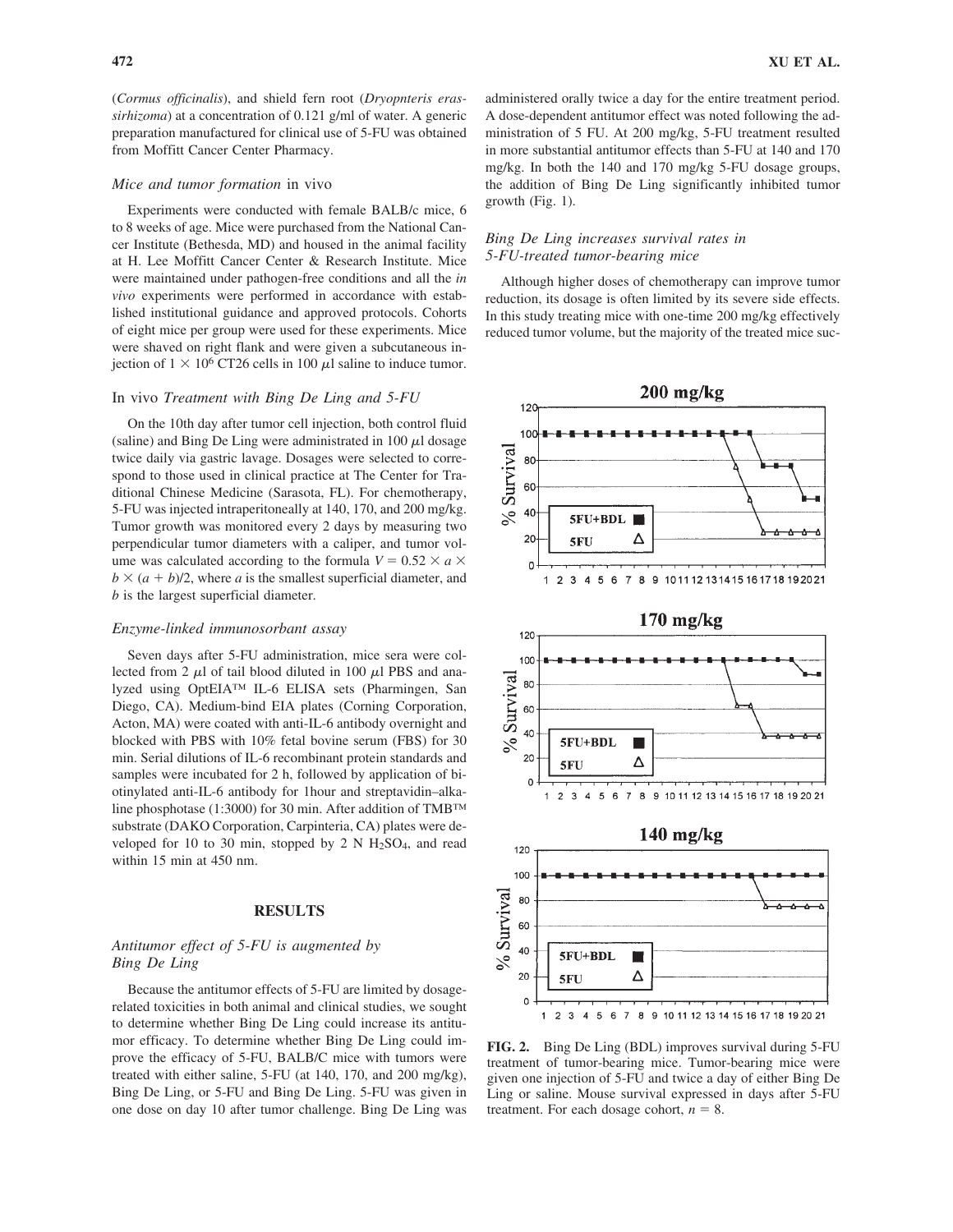

**FIG. 3.** Bing De Ling reduces 5-FU-induced toxicities in tumor-free mice. (**A**) Mouse survival expressed in days after 200 mg/kg 5-FU dosage.  $n = 8$ . (B) Mouse body weight (grams) measured in days after 200 mg/kg 5-FU dosage (left panel) and percentage of original body weight at final day of measurement (right panel).  $n = 8$ ;  $P < 0.05$  for  $*$  compared with  $**$ .

cumbed to treatment toxicity (Fig. 2). The addition of Bing De Ling to the 200 mg/kg 5-FU regimen significantly improved mouse survival (Fig. 2). Similar improvements in survival were seen with the addition of Bing De Ling to the 170 and 140 mg/kg 5-FU regimens (Fig. 2). Because survival is affected by tumor size, it is necessary to investigate if Bing De Ling can reduce 5-FU–associated death in normal animals.

# *Bing De Ling increases survival rates and decreases weight loss induced by 5-FU in tumor-free mice*

It is known that patients with weight loss have a worse outcome when undergoing chemotherapy (Andreyev *et al*., 1998). To study Bing De Ling's effect upon 5-FU toxicity independent from any confounding variables caused by cancer, we fol-

**FIG. 4.** Bing De Ling reduces 5-FU-induced IL-6 production in tumor-free mice. IL-6 production shown at 7 days after one 170 mg/kg 5-FU dosing, combined with twice a day oral administration of either Bing De Ling or saline. Data shown are means  $\pm$  SD;  $n = 8$ .  $P < 0.01$  for  $*$  compared with \*\*.



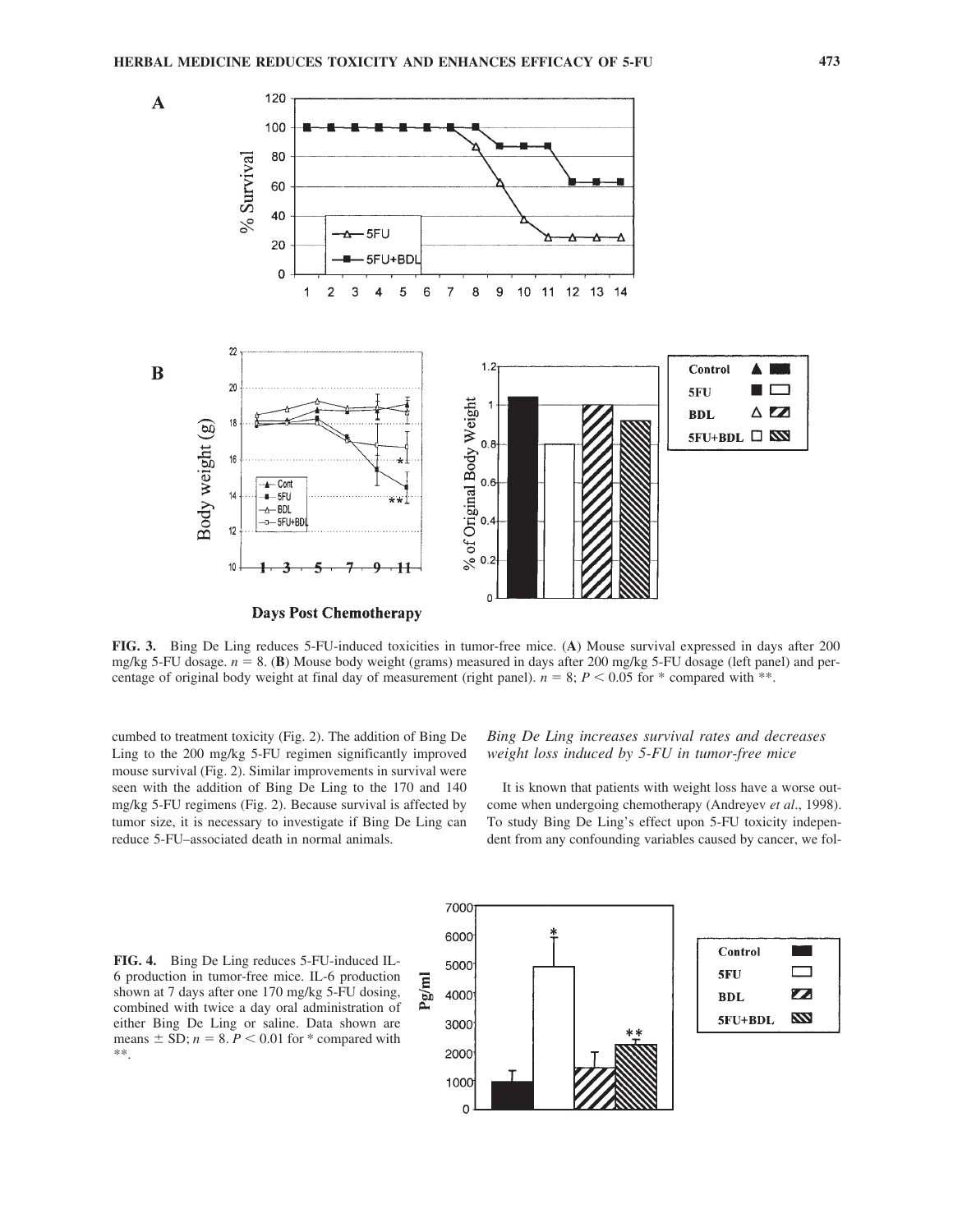lowed survival and weight loss in tumor-free mice treated with 5-FU at 200 mg/kg. Intraperitoneal administration of 5-FU in tumor-free mice at 200 mg/kg resulted in a considerable incidence of animal death (Fig. 3A). As seen in tumor-bearing mice, the addition of Bing De Ling to this dose of 5-FU in tumorfree mice resulted in significantly higher survival rates. In addition to affecting survival, administration of 5-FU at 200 mg/kg led to weight loss of up to 20% of original body weight (Fig. 3B). Addition of Bing De Ling to this regimen significantly reduced the severity of this weight loss ( $P \le 0.05$ ). These data demonstrate that Bing De Ling reduces 5-FU–related toxicity specifically in terms of survival and weight loss.

## *Bing De Ling inhibits 5-FU-induced IL-6 upregulation*

Studies of many types of cancer have demonstrated that IL-6 is an important contributing factor in cachexia, and that elevated serum levels correlate with poor prognosis (Inadera *et al*., 2002; Kurzrock, 2001; Pfitzenmaier *et al*., 2003). Studies have also shown that several compounds can lower IL-6 levels in murine and human tumor models (Iizuka *et al*., 2002; Nukatsuka *et al*., 1994; Tamatani *et al*., 2004; Yamamoto *et al*., 2001) Lowering serum IL-6 in cancer patients by antibodies has also been shown to decrease the incidence of cancer-related cachexia (Trikha *et al*., 2003). Based on our demonstration that Bing De Ling ameliorates weight loss induced by 5-FU, we sought to determine if Bing De Ling would have measurable effect upon serum IL-6 levels in mice undergoing 5-FU treatment. Administration of 5-FU at 170 and 200 mg/kg to tumor-free mice led to increased serum IL-6 levels in both dosage groups (Fig. 4; 170 mg/kg data shown). Oral administration of Bing De Ling to mice receiving these doses of 5-FU reduced serum IL-6 levels, demonstrating that Bing De Ling significantly reduces 5-FU-induced IL-6 upregulation  $(P < 0.05)$ .

## **DISCUSSION**

In our previous study of Bing De Ling, we demonstrated that Bing De Ling stimulates immune activity in normal mice (Niu *et al*., 2000). In this study, our data show that the administration of Bing De Ling enhances the antitumor effect of 5-FU and prolongs survival of both tumor-bearing and tumor-free mice treated with 5-FU. Our experiments in tumor-free mice suggest that Bing De Ling can ameliorate 5-FU–induced weight loss, though it is difficult to determine the extent to which the weight loss experienced by tumor-bearing mice was due to tumor burden versus administration of 5-FU. Moreover, our data show that 5-FU–induced serum IL-6 upregulation is inhibited by oral administration of Bing De Ling. These data are particularly significant because they suggest at least one mechanism to explain Bing De Ling's reduction in 5-FU–induced weight loss and perhaps its previously noted immune stimulation as well. While it is difficult to ascertain whether the enhanced antitumor effect of 5-FU mediated by Bing De Ling is primary due to reduced weight loss, it is likely that preventing weight loss helps mice remain in a relatively balance condition of electrolytes and hydration, thereby increasing the efficacy of 5-FU. In support of this notion, some of the herbs, such as Astragalus root and dogberry, present in Bing De Ling, are known to increase the spleen and kidney energy and body's hydration.

The findings from this study are intriguing given the widespread use of herbal medicines among patients undergoing simultaneous conventional treatment for cancer. Previous studies have shown that between 66 and 83% of cancer patients have used some form of adjuvant Chinese Alternative Medicine (CAM), with 24 to 51% using herbal therapies in particular (Bernstein and Grasso, 2001), (Boon *et al*., 2000; Shen *et al*., 2002). Despite such widespread use, the majority of cancer patients do not inform their physicians of their use of CAM therapies (Boon *et al*., 2000; Shen *et al*., 2002). Correspondingly, most physicians desire more education when discussing CAM with their patients (Corbin Winslow and Shapiro, 2002). Together, these realities increase the likelihood that both toxic interactions and potential benefits of CAM therapies remain unrecognized by physicians and patients.

Studies such as ours are early efforts to bridge the gaps in knowledge and familiarity that currently relegate herbal medicines to the periphery of cancer care. In the case of Bing De Ling, further studies are needed to determine the role of the addition of this compound to the management of patients receiving traditional cancer therapies. Most importantly, the mechanisms of Bing De Ling's effects have yet to be elucidated. Bing De Ling's effect on IL-6 production also needs further study, as this effect may represent a common mechanism underlying both Bing De Ling's immunostimulatory effects and its potentiation of 5-FU (Chatterjee *et al*., 2002). Furthermore, the mechanisms of Bing De Ling's five individual components and their potential interaction with each other, which are likely a prerequisite to any understanding of the synergies that may exist within the formula, are unknown. Finally, and perhaps most importantly, formal clinical studies are needed to investigate the potential benefit of Chinese Alternative Medicines in a Western population either alone or in combination with chemotherapeutic agents.

## **REFERENCES**

- ANDREYEV, H.J., NORMAN, A.R., OATES, J., and CUNNING-HAM, D. (1998). Why do patients with weight loss have a worse outcome when undergoing chemotherapy for gastrointestinal malignancies. Eur J. Cancer **34,** 503–509.
- BERNSTEIN, B.J., and GRASSO, T. (2001). Prevalence of complementary and alternative medicine use in cancer patients. Oncology (Huntingt). **15,** 1267–1272.
- BOON, H., STEWART, M., KENNARD, M.A., GRAY, R., SAWKA, C., BROWN, J.B., MCWILLIAM, C., GAVIN, A., BARON, R.A., AARON, D., *et al.* (2000). Use of complementary/alternative medicine by breast cancer survivors in Ontario: Prevalence and perceptions. J Clin Oncol. **18,** 2615–2521.
- BRAUN, A.H., ACHTERRATH, W., WILKE, H., VANHOEFER, U., HARSTRICK, A., and PREUSSER, P. (2004). New systemic frontline treatment for metastatic colorectal carcinoma. Cancer **100,** 1558–1577.
- CHATTERJEE, M., OSBORNE, J., BESTETTI, G., CHANG, Y., and MOORE, P.S. (2002). Viral IL-6–induced cell proliferation and immune evasion of interferon activity. Science **298,** 1432–1435.
- CORBIN WINSLOW, L., and SHAPIRO, H. (2002). Physicians want education about complementary and alternative medicine to enhance communication with their patients. Arch. Intern. Med. **162,** 1176–1181.